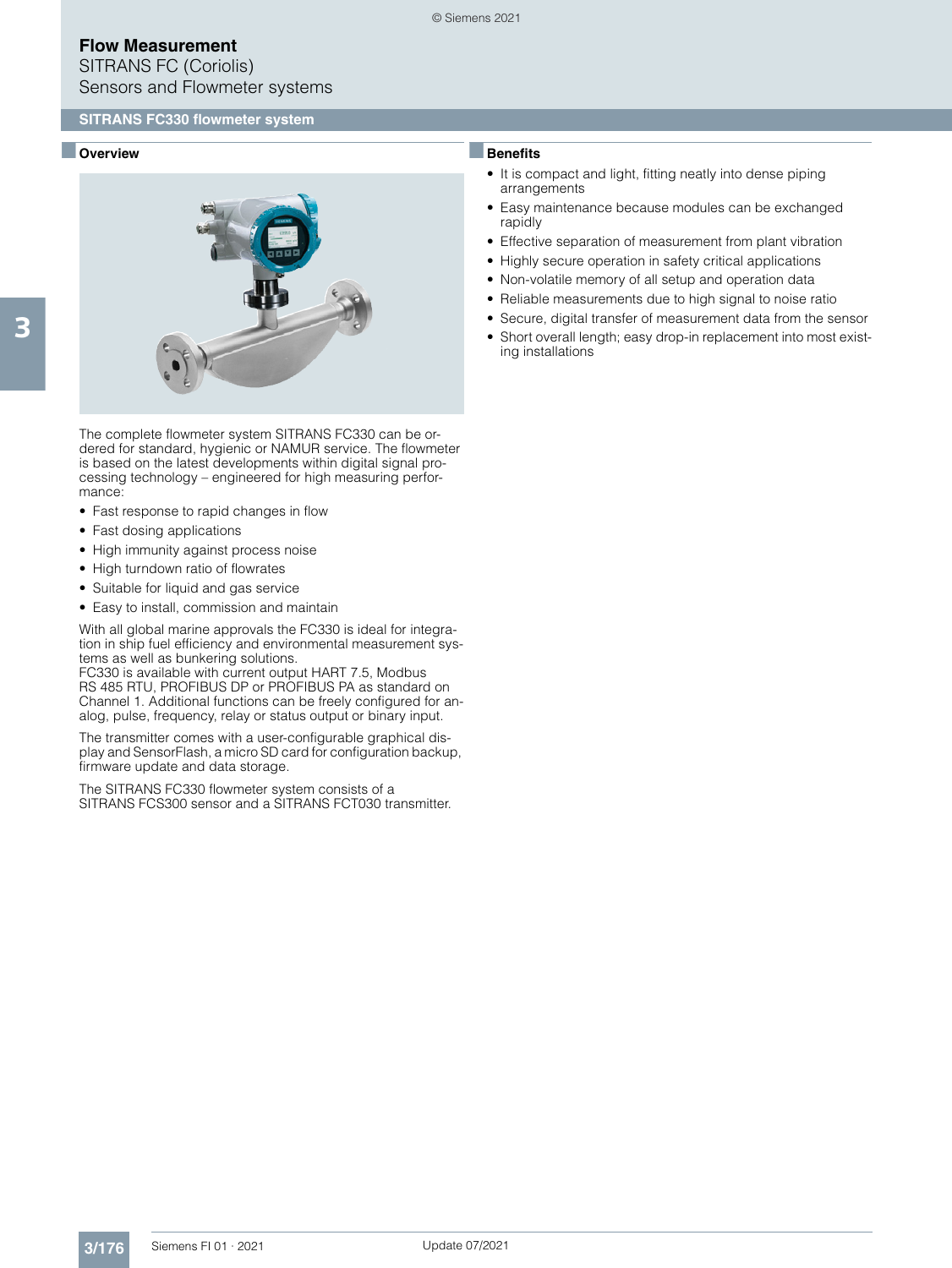SITRANS FC (Coriolis) Sensors and Flowmeter systems

#### **SITRANS FC330 flowmeter system**

| Sizes                                             | DN 15 $(\frac{1}{2})$                                                            |  |
|---------------------------------------------------|----------------------------------------------------------------------------------|--|
|                                                   | DN 25 (1")                                                                       |  |
|                                                   | DN 50 (2")                                                                       |  |
|                                                   | DN 80 (3")                                                                       |  |
|                                                   | DN 100 (4")                                                                      |  |
|                                                   | DN 150 (6")                                                                      |  |
| Accuracy                                          | $+0.10\%$ or 0.20 %<br>for liquids additional $\pm 0.40$ for gases               |  |
| Repeatability                                     | $+0.05%$                                                                         |  |
| Flow range (liquids)                              |                                                                                  |  |
| (water @ 1 bar pressure loss) (Q <sub>nom</sub> ) |                                                                                  |  |
| $\bullet$ DN 15                                   | 4 500 kg/h (163.3 lb/min)                                                        |  |
| $\bullet$ DN 25                                   | 20 500 kg/h (753.2 lb/min)                                                       |  |
| • DN 50                                           | 49 000 kg/h (1 800 lb/min)                                                       |  |
| $\bullet$ DN 80                                   | 122 000 kg/h (4 483 lb/min)                                                      |  |
| $\bullet$ DN 100                                  | 273 000 kg (10 031 lb/min)                                                       |  |
| $\bullet$ DN 150                                  | 459 200 kg/h (16 873 lb/min)                                                     |  |
| <b>Architecture</b>                               | Compact or remote configuration                                                  |  |
| <b>Display</b>                                    | Full graphical display, $240 \times 160$<br>pixels with selection of 6 languages |  |
| Power supply                                      | 20  90 V DC ± 10 %;<br>100  240 V AC ± 10 %, 47  63 Hz<br>± 10%                  |  |
| <b>Material</b>                                   |                                                                                  |  |
| • Sensor                                          |                                                                                  |  |
| - Wetted parts                                    | 316L stainless steel or nickel alloy C4 <sup>1)</sup>                            |  |
| - Enclosure                                       | 304 stainless steel                                                              |  |
| • Transmitter                                     | Aluminum with corrosion-resistant<br>coating class C4                            |  |
| <b>Enclosure rating</b>                           | IP67 <sup>2</sup>                                                                |  |
| <b>Pressure ratings</b>                           |                                                                                  |  |
| • Measuring tubes                                 |                                                                                  |  |
| $-316L$                                           | 100 bar (1 450 psi)                                                              |  |
| - Nickel alloy C4                                 | 100 bar (1 450 psi)                                                              |  |
| · Sensor enclosure                                | No pressure containment                                                          |  |
| <b>Temperature ratings</b>                        |                                                                                  |  |
| • Process medium                                  | $-50$ $+205$ °C ( $-58$ $+400$ °F)                                               |  |
| • Ambient                                         | $-40$ +60 °C (-40  +140 °F) <sup>1)</sup>                                        |  |
| • Display                                         | $-20$ +60 °C (-4  +140 °F)                                                       |  |

■**Technical specifications**

| <b>Process connections</b>                                                        |                                                                                                                                             |  |  |
|-----------------------------------------------------------------------------------|---------------------------------------------------------------------------------------------------------------------------------------------|--|--|
| • Flanges                                                                         | EN 1092-1 B1, EN 1092-1 B2,<br>EN 1092-1 D, ANSI/ASME B16.5,<br><b>JIS B 2220</b>                                                           |  |  |
| • Pipe threads                                                                    | ASME B1.20 (NPT) female pipe thread,<br>ISO 228-1 G female pipe thread<br>(BSPP)                                                            |  |  |
| • Hygienic threads                                                                | DIN 11851, SMS 1145                                                                                                                         |  |  |
| • Hygienic clamps                                                                 | DIN 32676 (ISO) Row A                                                                                                                       |  |  |
| <b>Approvals</b>                                                                  |                                                                                                                                             |  |  |
| · Hazardous area (zone 1)                                                         | ATEX, IECEx, EAC Ex, CSA, cCSAus,<br>NEPSI, EAC<br>No dust approval                                                                         |  |  |
| • Pressure equipment                                                              | PED, CRN                                                                                                                                    |  |  |
| • Hygienic                                                                        | EHEDG (DN 25  DN 80)<br>(in preparation)                                                                                                    |  |  |
| • Marine<br>(in preparation for FC330 compact)                                    | Germanischer Lloyd/det Norske Veri-<br>tas, Bureau Veritas, Lloyds of London,<br>American Bureau of Shipping, RINA<br>(Italy)               |  |  |
| <b>NAMUR</b>                                                                      | NAMUR-compliant (e.g. NE 21, NE 41,<br>NE 107 and NE 132)                                                                                   |  |  |
| VO.                                                                               | Up to 4 channels combining analog,<br>relay or digital outputs and binary<br>input                                                          |  |  |
| Communication                                                                     | HART                                                                                                                                        |  |  |
|                                                                                   | PROFIBUS PA                                                                                                                                 |  |  |
|                                                                                   | <b>PROFIBUS DP</b>                                                                                                                          |  |  |
|                                                                                   | Modbus RTU (RS 485)                                                                                                                         |  |  |
| <b>EMC</b> performance                                                            |                                                                                                                                             |  |  |
| Emission                                                                          | EN 55011/CISPR-11 (Class A)                                                                                                                 |  |  |
| Immunity                                                                          | EN/IEC 61326-1 (Industry)                                                                                                                   |  |  |
| <b>Mechanical load</b>                                                            | 18  400 Hz random                                                                                                                           |  |  |
|                                                                                   | The flow meter will mechanically toler-<br>ate 3.17 g RMS in all directions. Flow<br>accuracy cannot be guaranteed under<br>all conditions. |  |  |
| <sup>1)</sup> Flange wetted parts and raised face surface in Nickel Alloy and non |                                                                                                                                             |  |  |

1) Flange wetted parts and raised face surface in Nickel Alloy and non wetted parts in AISI 316L.

<sup>2)</sup> If operating outdoors, avoid direct sunlight, paritcularly in warm climatic regions.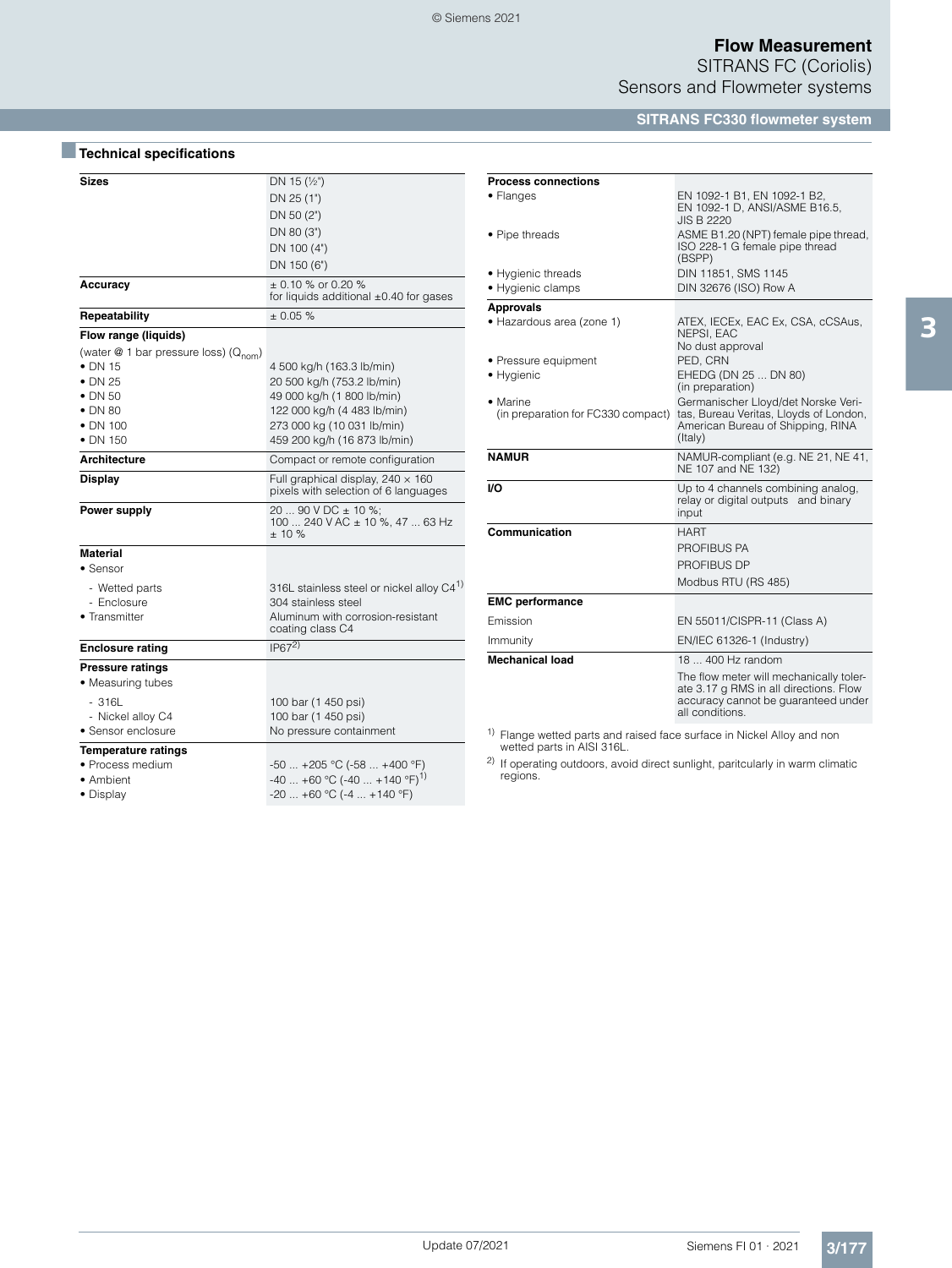SITRANS FC (Coriolis) Sensors and Flowmeter systems

# **SITRANS FC330 flowmeter system**

| Selection and ordering data                                                                                                                          | Article No.    |                        |                                                                                                                                                 | Article No.            |                       |
|------------------------------------------------------------------------------------------------------------------------------------------------------|----------------|------------------------|-------------------------------------------------------------------------------------------------------------------------------------------------|------------------------|-----------------------|
| SITRANS FC330 digital coriolis<br>↗<br>flowmeter with SITRANS FCS300 stan-<br>dard flow sensor compact or remote<br>mounting with FCT030 transmitter | 7ME4633-       | Ord.<br>code<br>86 E B | SITRANS FC330 digital coriolis<br>flowmeter with SITRANS FCS300 stan-<br>dard flow sensor compact or remote<br>mounting with FCT030 transmitter | 7ME4633-               | Ord.<br>code<br>T T T |
| ○ Click on the Article No. for the online                                                                                                            |                |                        | <b>Calibration/Accuracy class</b>                                                                                                               |                        |                       |
| configuration in the PIA Life Cycle                                                                                                                  |                |                        | 0.2 % flow, 10 $kg/m3$ density                                                                                                                  | $\bf{0}$               |                       |
| Portal.<br>Sensor size, connector size                                                                                                               |                |                        | 0.1 % flow, 2 $kg/m3$ density                                                                                                                   | $\mathbf{1}$           |                       |
| DN 15, DN 10 (1/2", 3/8")                                                                                                                            | 3F             |                        | 0.1 % Standard fraction (with density                                                                                                           | 8                      |                       |
| DN 15, DN 15 $(\frac{1}{2}, \frac{1}{2})$                                                                                                            | 3 <sub>G</sub> |                        | $2 \text{ kg/m}^3$                                                                                                                              |                        |                       |
| DN 15, DN 20 (1/2", 3/4")                                                                                                                            | 3H             |                        | 0.1 % Customer selected fraction                                                                                                                | 9                      | N <sub>0</sub> Y      |
| DN 25, DN 20 (1", 34")                                                                                                                               | 3K             |                        | Mounting style,<br>transmitter housing and material                                                                                             |                        |                       |
| DN 25, DN 25 (1", 1")                                                                                                                                | 3L             |                        | None (replacement sensor)                                                                                                                       | A                      |                       |
| DN 25, DN 40 $(1", 1\frac{1}{2})$                                                                                                                    | 3N             |                        | Compact, IP67 fieldmount, aluminum                                                                                                              | D                      |                       |
| DN 50, DN 40 $(2^{\circ}, 1\frac{1}{2^{\circ}})$                                                                                                     | 4B             |                        | Remote, IP67 fieldmount, aluminum, M12                                                                                                          | G                      |                       |
| DN 50, DN 50 (2", 2")                                                                                                                                | 4C             |                        | Remote, IP67 fieldmount, aluminum, T/Box                                                                                                        | ĸ                      |                       |
| DN 50, DN 65 (2", 21/2")                                                                                                                             | 4 D            |                        | Remote, IP67, wall mount, aluminium (in                                                                                                         | U                      |                       |
| DN 80, DN 65 (3", 2½")                                                                                                                               | 4J             |                        | preparation)                                                                                                                                    |                        |                       |
| DN 80, DN 80 (3", 3")                                                                                                                                | 4K             |                        | Ex approval (depending on variant)                                                                                                              |                        |                       |
| DN 80, DN 100 (3", 4")                                                                                                                               | 4 <sub>L</sub> |                        | Non-Ex                                                                                                                                          | A                      |                       |
| DN 100, DN 80 (4", 3")                                                                                                                               | 5M             |                        | ATEX (zone 1)                                                                                                                                   | $\mathbf c$            |                       |
| DN 100, DN 100 (4", 4")                                                                                                                              | 5N             |                        | IECEx (zone 1)                                                                                                                                  | F                      |                       |
| DN 100, DN 150 (4", 6")                                                                                                                              | 5Q             |                        | US (cCSAus), Div 1                                                                                                                              | L                      |                       |
| DN 150, DN 100 (6", 4")                                                                                                                              | 6 D            |                        | Canada (cCSAus), zone 1                                                                                                                         | M                      |                       |
| DN 150, DN 150 (6", 6")                                                                                                                              | 6 F            |                        | <b>NEPSI</b>                                                                                                                                    | N                      |                       |
| DN 150, DN 200 (6", 8")                                                                                                                              | 6H             |                        | INMETRO (in preparation)                                                                                                                        | P                      |                       |
| <b>Process connection</b>                                                                                                                            |                |                        | KCC (in preparation)                                                                                                                            | Q                      |                       |
| EN 1092-1 B1, PN 16                                                                                                                                  | A <sub>0</sub> |                        | EAC                                                                                                                                             | $\mathbf{U}$           |                       |
| EN 1092-1 B1, PN 40                                                                                                                                  | A <sub>1</sub> |                        | <b>Local User Interface</b>                                                                                                                     |                        |                       |
| EN 1092-1 B2, PN 63                                                                                                                                  | A <sub>2</sub> |                        | None (replacement sensor, DSL only)                                                                                                             | 0                      |                       |
| EN 1092-1 B2, PN 100                                                                                                                                 | A <sub>3</sub> |                        | <b>Blind</b>                                                                                                                                    | 1                      |                       |
| EN 1092-1 D, PN 40                                                                                                                                   | A <sub>5</sub> |                        | Graphical, $240 \times 160$ pxl                                                                                                                 | 3                      |                       |
| ASME B16.5 RF, lass 150                                                                                                                              | D <sub>1</sub> |                        |                                                                                                                                                 |                        |                       |
| ASME B16.5 RF, Class 300                                                                                                                             | D <sub>2</sub> |                        | Selection and ordering data                                                                                                                     | Order code             |                       |
| ASME B16.5 RF, Class 600                                                                                                                             | D <sub>3</sub> |                        | <b>Further designs</b>                                                                                                                          |                        |                       |
| ASME B16.5 RF, Class 900<br>(p- and t-rating as Class 600)                                                                                           | D <sub>4</sub> |                        | Please add "-Z" to Article No. and specify Order<br>code(s).                                                                                    |                        |                       |
| ASME B16.5 RF, Class 1500                                                                                                                            | D <sub>5</sub> |                        | Cable glands                                                                                                                                    |                        |                       |
| (p- and t-rating as Class 600)                                                                                                                       |                |                        | None (replacement sensor)                                                                                                                       | A00                    |                       |
| ISO 228-1G female pipe thread                                                                                                                        | E1             |                        | Metric, no glands                                                                                                                               | A01                    |                       |
| ASME B1.20.1 NPT female pipe thread                                                                                                                  | E <sub>3</sub> |                        | Metric, nylon, limited to -20 °C/-4 °F                                                                                                          | A02                    |                       |
| DIN 11851 hygienic screwed                                                                                                                           | F1             |                        | Metric, brass/Ni plated                                                                                                                         | A05                    |                       |
| DIN 32676 hygenic clamp (ISO) Row A                                                                                                                  | G <sub>2</sub> |                        | Metric, stainless steel                                                                                                                         | A06                    |                       |
| SMS 1145 hygienic screwed                                                                                                                            | K <sub>1</sub> |                        | NPT, no glands                                                                                                                                  | A11                    |                       |
| JIS B2220/10K                                                                                                                                        | L <sub>2</sub> |                        | NPT, nylon, limited to -20 °C/-4 °F                                                                                                             | A12                    |                       |
| JIS B2220/20K                                                                                                                                        | L <sub>4</sub> |                        | NPT, brass/Ni plated<br>NPT, stainless steel                                                                                                    | A <sub>15</sub><br>A16 |                       |
| EN 1092-1, PN 16, NAMUR length                                                                                                                       | N <sub>1</sub> |                        | Metric thread with M12 socket fitted                                                                                                            | A20                    |                       |
| EN 1092-1, PN 40, NAMUR length                                                                                                                       | N <sub>2</sub> |                        | Sofware functions and CT approvals                                                                                                              |                        |                       |
| Wetted parts material                                                                                                                                |                |                        | None (replacement sensor)                                                                                                                       | <b>B10</b>             |                       |
| AISI 316L/1.4435/1.4404                                                                                                                              | 1              |                        | Standard                                                                                                                                        | <b>B11</b>             |                       |
| AISI 316L/1.4435/1.4404 (polished)                                                                                                                   | 2              |                        |                                                                                                                                                 |                        |                       |
| Nickel alloy C4                                                                                                                                      | 3              |                        |                                                                                                                                                 |                        |                       |

© Siemens 2021